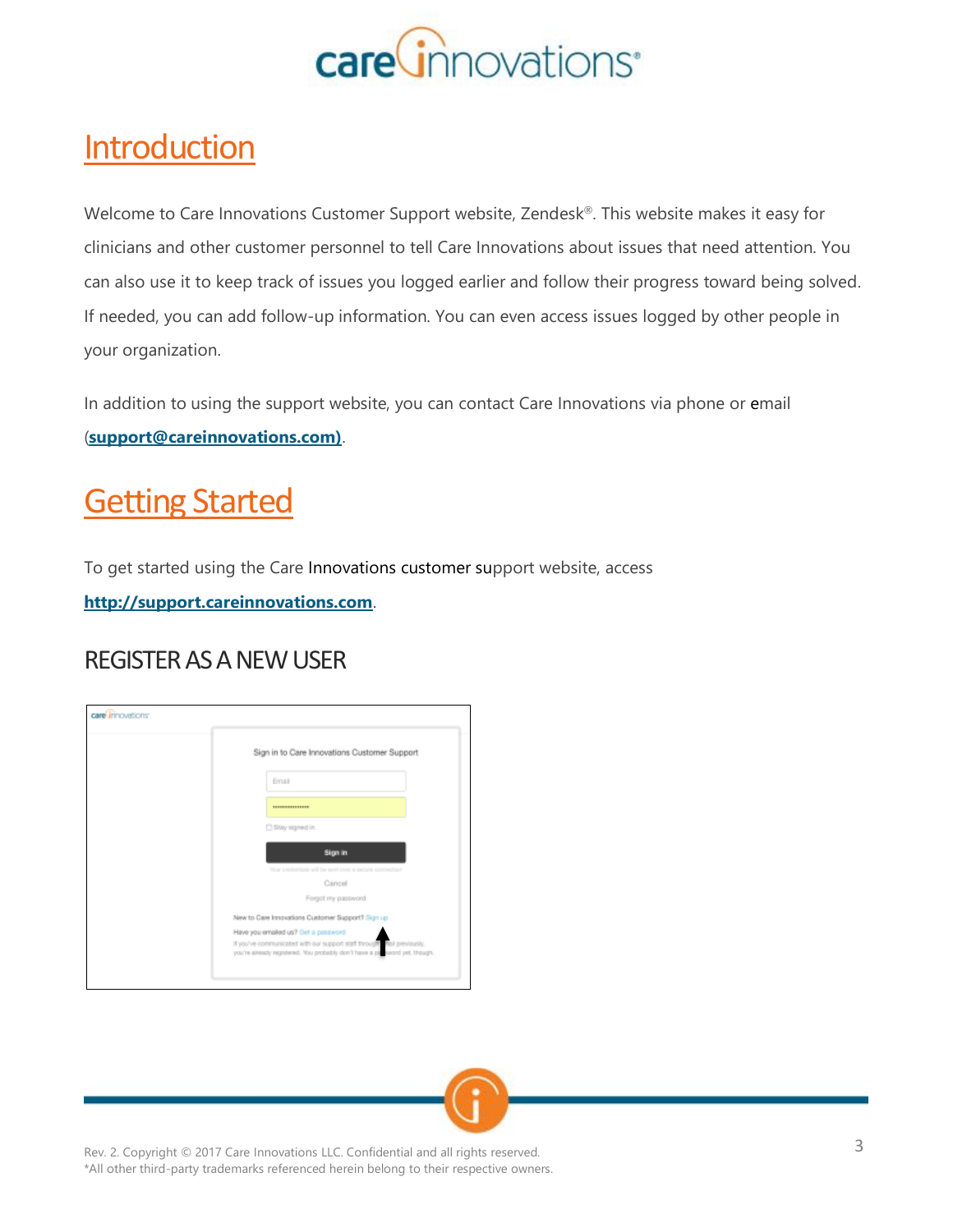

If you're completely new to Care Innovations Customer Support, click the **Sign up** link.

| Sign up to Care Innovations Customer<br>Support                                                                       |                            |
|-----------------------------------------------------------------------------------------------------------------------|----------------------------|
| Please fill out this form, and we'll send you a<br>welcome email so you can verify your email<br>address and sign in. |                            |
| Your full name."                                                                                                      |                            |
| Your erreal *                                                                                                         |                            |
| l'im not a robot                                                                                                      | ROWFFOLK<br>Finance Fierry |
| Sign up                                                                                                               |                            |
|                                                                                                                       | Cancel                     |

Enter your full name and email address. Then check the **I'm not a robot** checkbox, and click **Sign up**.

Care Innovations will email you with instructions on how to proceed.

#### GET A NEW PASSWORD

| Sign in to Care Innovations Customer Support<br>Email<br>----------------<br>□ Stay signed in<br>Sign in<br>Your credentials will be sent over a secure connection<br>Cancel<br>Forgot my password<br>New to Care Innovations Customer Support? Sign up<br>Have you emailed us? Get a password<br>If you've communicated with our support staff through einail previously.<br>you're already registered. You probably don't have a password yet, though. | care innovations |  |
|----------------------------------------------------------------------------------------------------------------------------------------------------------------------------------------------------------------------------------------------------------------------------------------------------------------------------------------------------------------------------------------------------------------------------------------------------------|------------------|--|
|                                                                                                                                                                                                                                                                                                                                                                                                                                                          |                  |  |
|                                                                                                                                                                                                                                                                                                                                                                                                                                                          |                  |  |
|                                                                                                                                                                                                                                                                                                                                                                                                                                                          |                  |  |
|                                                                                                                                                                                                                                                                                                                                                                                                                                                          |                  |  |
|                                                                                                                                                                                                                                                                                                                                                                                                                                                          |                  |  |
|                                                                                                                                                                                                                                                                                                                                                                                                                                                          |                  |  |
|                                                                                                                                                                                                                                                                                                                                                                                                                                                          |                  |  |
|                                                                                                                                                                                                                                                                                                                                                                                                                                                          |                  |  |
|                                                                                                                                                                                                                                                                                                                                                                                                                                                          |                  |  |
|                                                                                                                                                                                                                                                                                                                                                                                                                                                          |                  |  |
|                                                                                                                                                                                                                                                                                                                                                                                                                                                          |                  |  |
|                                                                                                                                                                                                                                                                                                                                                                                                                                                          |                  |  |

If you've emailed Care Innovations previously, you are known to the system, but you still need to get a password. Click the **Get a password** link.

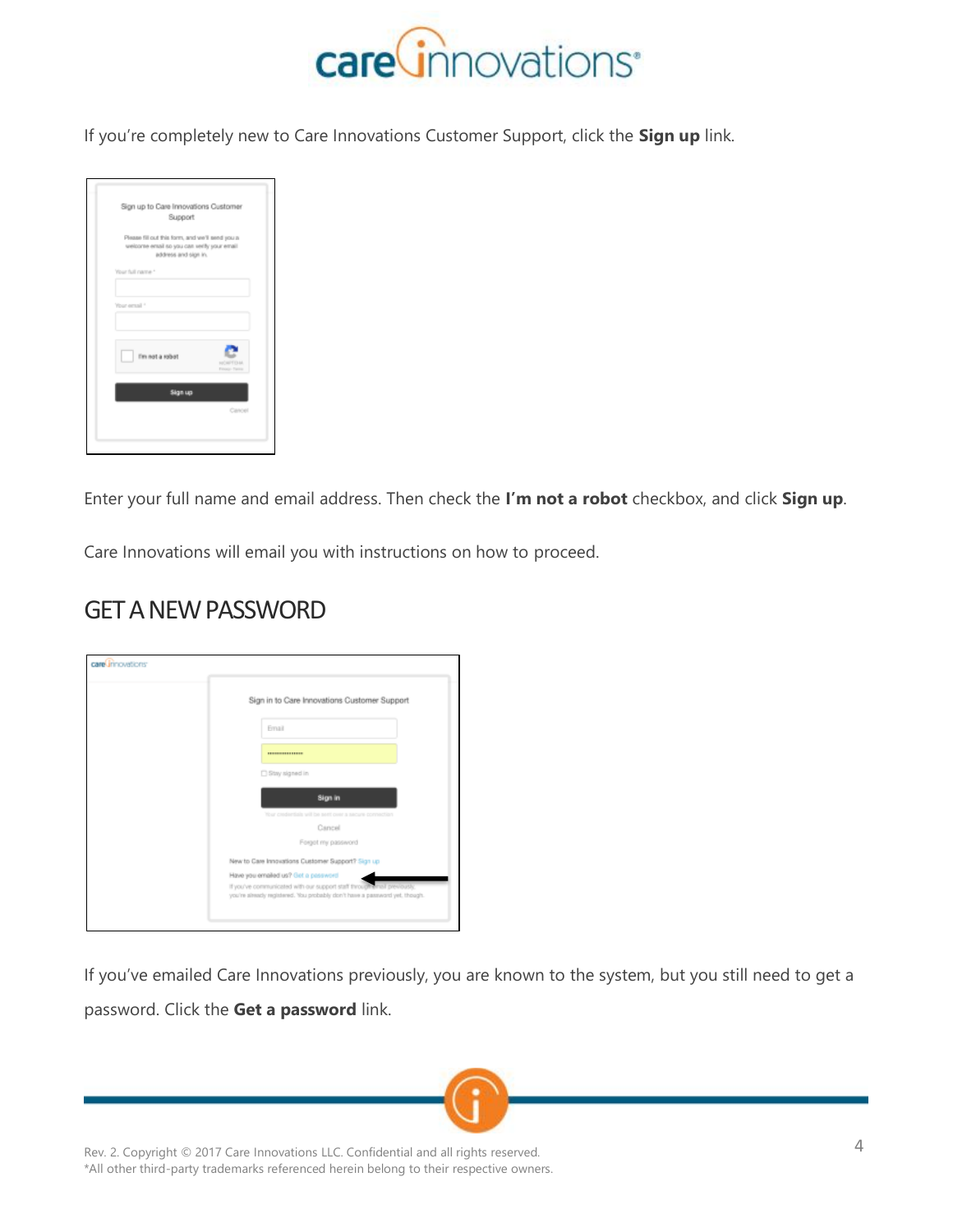

| Please set me up with a new password                                                                                                       |  |
|--------------------------------------------------------------------------------------------------------------------------------------------|--|
| To reset your password for<br>https://cisupport.zendesk.com, enter your email<br>address and we'll send you an email with<br>instructions. |  |
| Your email                                                                                                                                 |  |
| <b>Submit</b>                                                                                                                              |  |
| Cancel                                                                                                                                     |  |
|                                                                                                                                            |  |

Enter your email address and click **Submit**. Care Innovations will email you with instructions on how to proceed.

### LOGGING IN

If you are set up already, log in to **[http://support.careinnovations.com.](http://support.careinnovations.com/)**



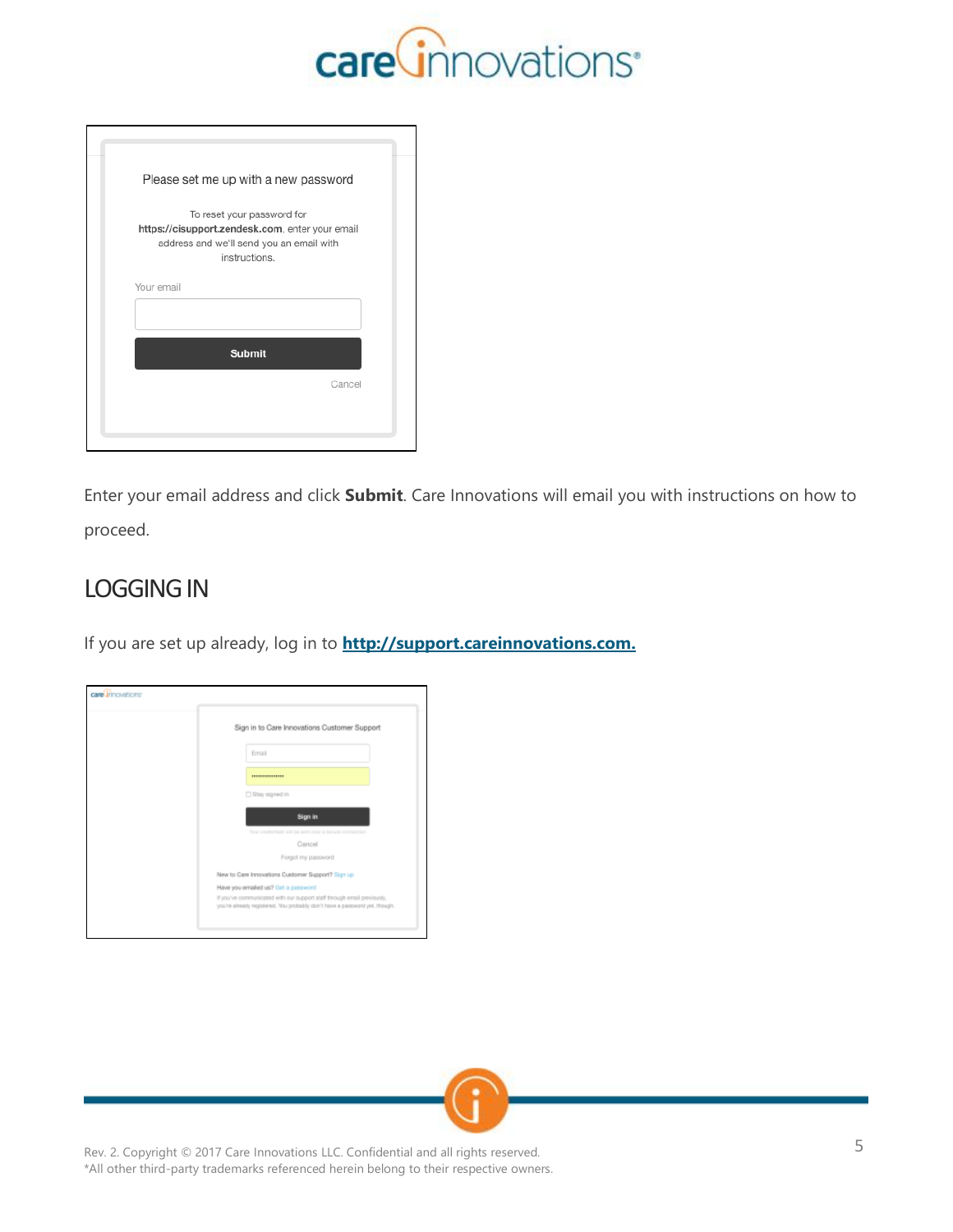

# **Care Innovations Support Website**



Here you can explore the Knowledge Base or submit a service request.

#### KNOWLEDGE BASE

The Knowledge Base is like a library of documents. You can search the Knowledge Base by entering a search term in the **How can we help you?** field or by clicking different categories and sections.

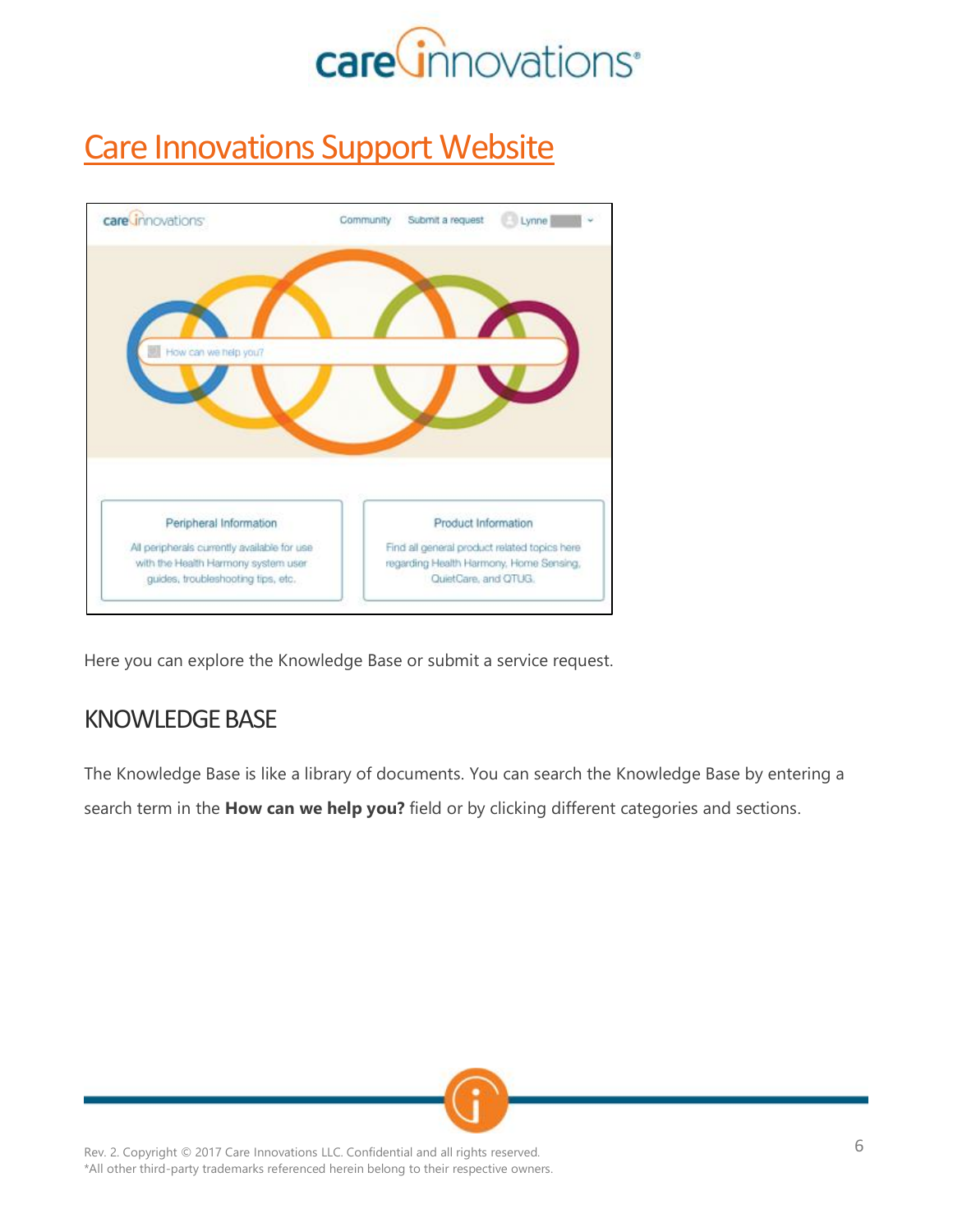

#### SUBMIT A SERVICE REQUEST VIA WEBSITE

You can also use the website to submit a customer support ticket.



#### Click **Submit a request**.

| What can we help you with today?       |  |  |
|----------------------------------------|--|--|
|                                        |  |  |
| Health Harmony                         |  |  |
| Home Sensing                           |  |  |
| QuietCare                              |  |  |
| Care Innovations Corporate Information |  |  |

At the top of the Submit a Request form, choose an answer to the question "What can we help you with today?"

- **[Health Harmony](https://cisupport.zendesk.com/hc/en-us/articles/115002453846-How-To-Submit-a-Health-Harmony-Support-Request)**
- **[Home Sensing](https://cisupport.zendesk.com/hc/en-us/articles/115002423403-How-To-Submit-a-Home-Sensing-Request)**
- **[QuietCare](https://cisupport.zendesk.com/hc/en-us/articles/115002454286-How-To-Submit-a-QuietCare-Request)**
- **Care Innovations [Corporate Information](https://cisupport.zendesk.com/hc/en-us/articles/115002423343-Have-a-general-question-about-Care-Innovations-)**

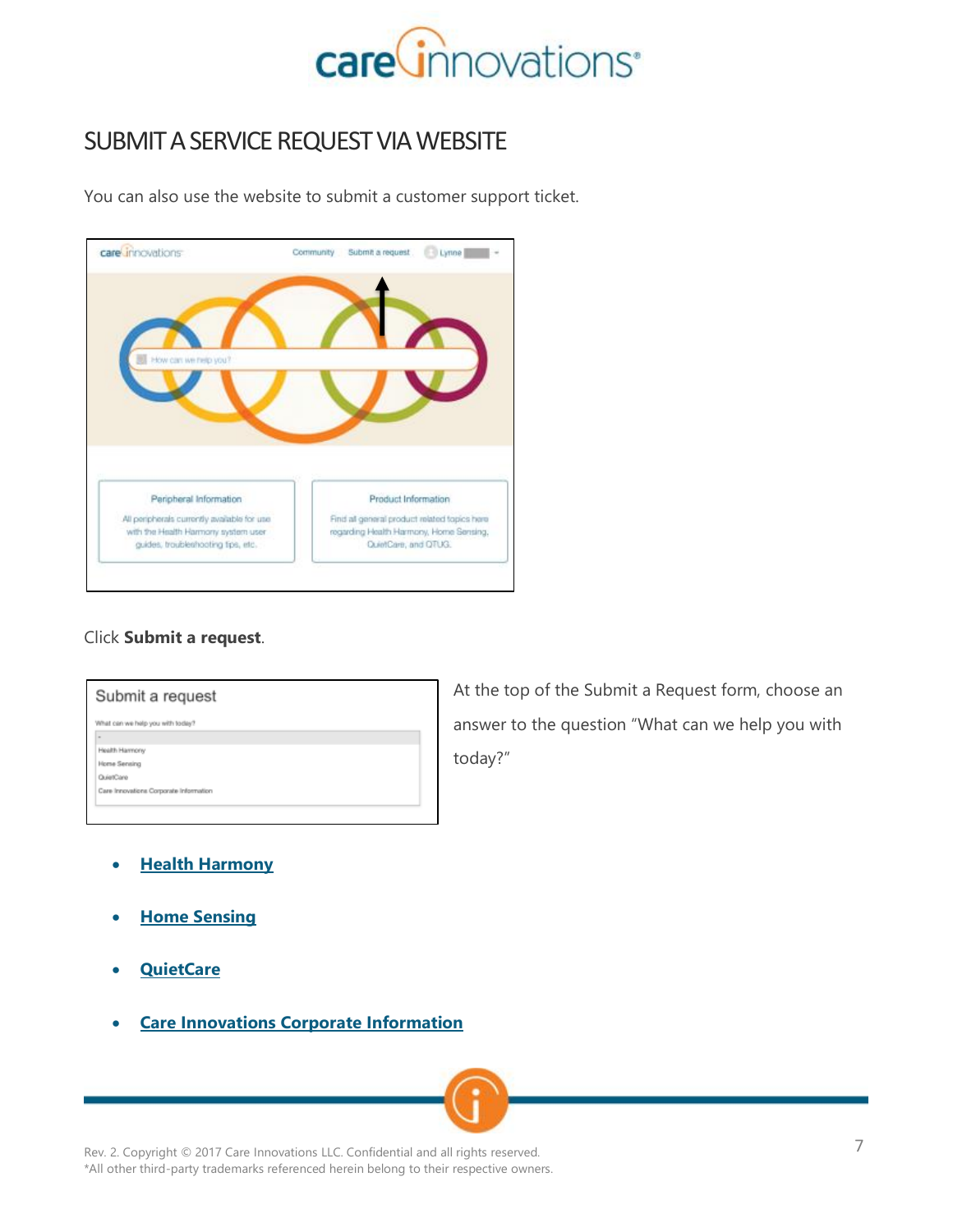

# About Support Tickets

When you open a support ticket to Care Innovations, whether via email, phone, or the website, you are emailed information so you can view the progress of that ticket using the website. You will be able to ask and respond to follow-up questions, and you will be able to see when the ticket is resolved.

| care innovations                                                                                                       | Lynne Reserve<br>Submit a request                                                    |
|------------------------------------------------------------------------------------------------------------------------|--------------------------------------------------------------------------------------|
|                                                                                                                        |                                                                                      |
| How can we hap you?                                                                                                    |                                                                                      |
|                                                                                                                        |                                                                                      |
| Peripheral Information                                                                                                 | Product Information<br>Find all general product related topics here regarding Health |
| All peripherals currently available for use with the Health.<br>Harmony system user guides, troubleshooting tips, etc. | Harmony, Home Sensing, QuietCare, and CITUG.                                         |
|                                                                                                                        |                                                                                      |
| iHealth Blood Glucose Meter                                                                                            | Recent activity                                                                      |

Click your name in the upper right corner and choose **My Activities** from the drop-down list.

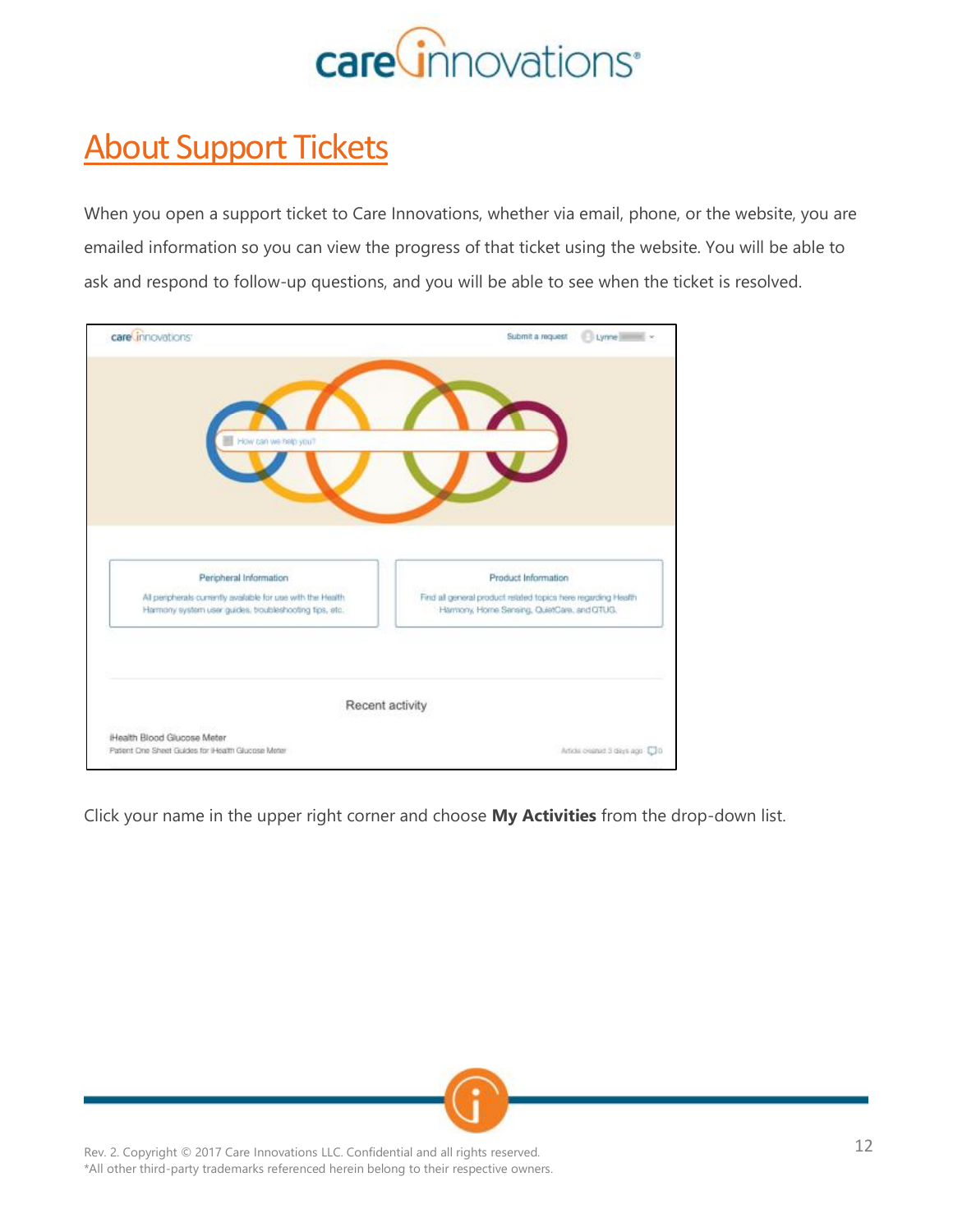

| My requests                                                  |        |                   |                   |        |
|--------------------------------------------------------------|--------|-------------------|-------------------|--------|
| Requests I'm CC'd on<br>My requests<br>Organization requests |        |                   |                   |        |
| Search requests                                              |        |                   | Status:<br>Any    |        |
| Subject                                                      | Ticket | Created           | Last activity     | Status |
| Test 2                                                       | #596   | May 8. 2017 17:22 | May 8. 2017 17:33 | solved |
| Testing                                                      | 4548   | May 1. 2017 12:15 | May 8. 2017 13:01 | solved |

A new page displays a list of requests you've made –you're looking at the My Requests tab.

#### MY REQUESTS

Use the **Search requests** field to help you find the request you need. If you want to see requests that have a specific status, use the drop-down under Status. To access ticket details, click the Subject of the ticket.

In My Requests, for each request listed, you will see:

- Ticket number for reference
- Date and time it was created
- Date and time of most recent activity for the request
- Status

Status may be Open, Awaiting Your Reply, or Solved.

• Open tickets are in process at Care Innovations.

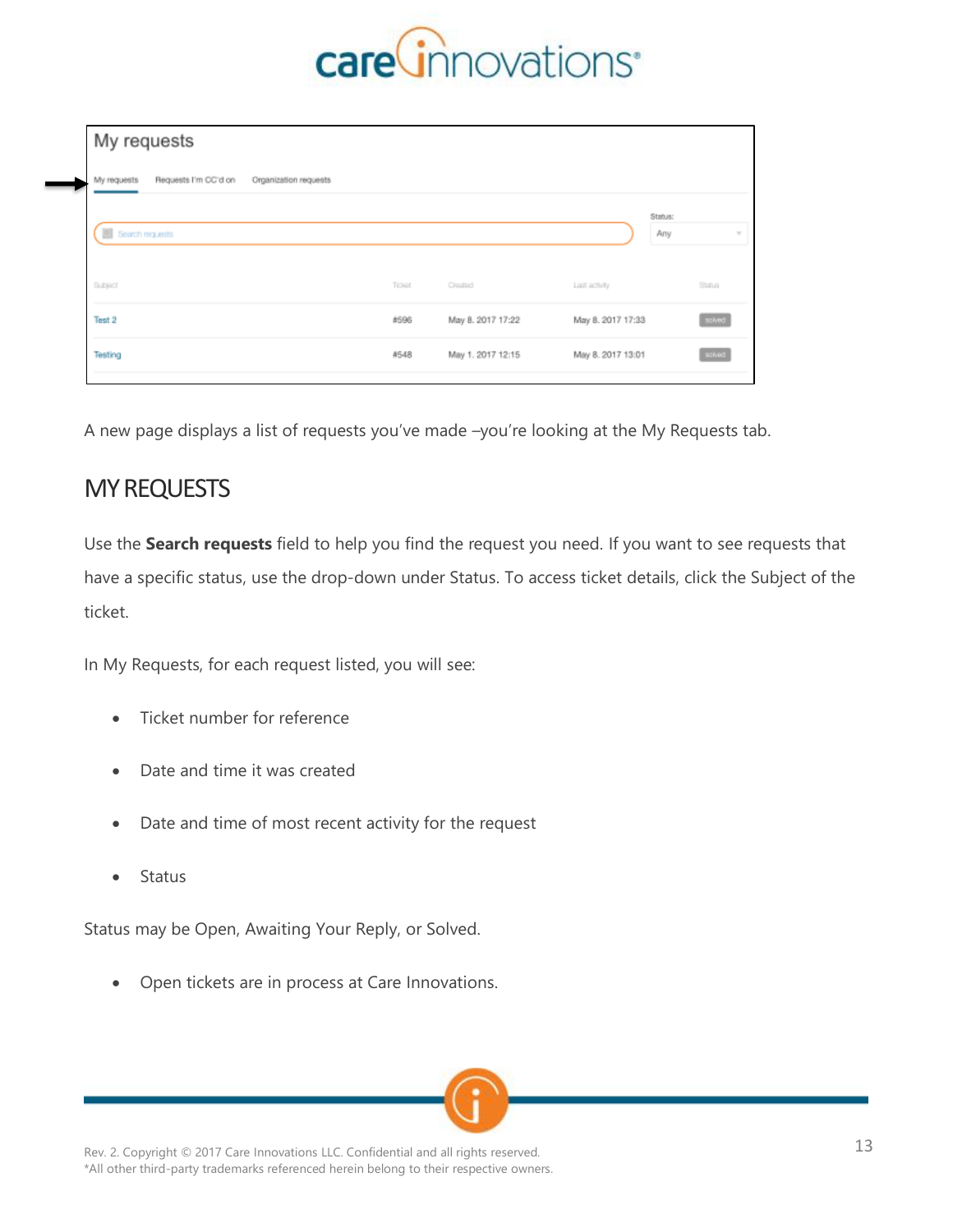

- "Awaiting Your Reply" tickets require attention from you, the end-user. You may need to provide additional information.
- Solved tickets have been completed. You or Care Innovations can reopen Solved tickets if a reply is submitted within seven days of the ticket being solved. If it has been more than seven days, Care innovations can create a follow-up ticket.

If you click the Subject of a ticket on the My Requests tab, it will open.

| Creating | Lynne <sup>11</sup><br>May 1, 2017 10:51     | Requester<br>Created<br>Last activity           | Lynne          <br>Today at 10.51<br>Today at 10:51 |
|----------|----------------------------------------------|-------------------------------------------------|-----------------------------------------------------|
|          | CC Add emails<br>Adding to the conversation. | Id.<br>Status<br>I have a question<br>regarding | #547<br>open<br>Other - Corporate (see<br>notes)    |
|          | Add file or drop files here<br>Submit        |                                                 |                                                     |

To provide more information in an Open ticket, type in the "Add to conversation" field.

If you need to attach a computer file, click the **Add File** link and choose the file. (Maximum file size is 20MB.) When the file is added, click **Submit**.

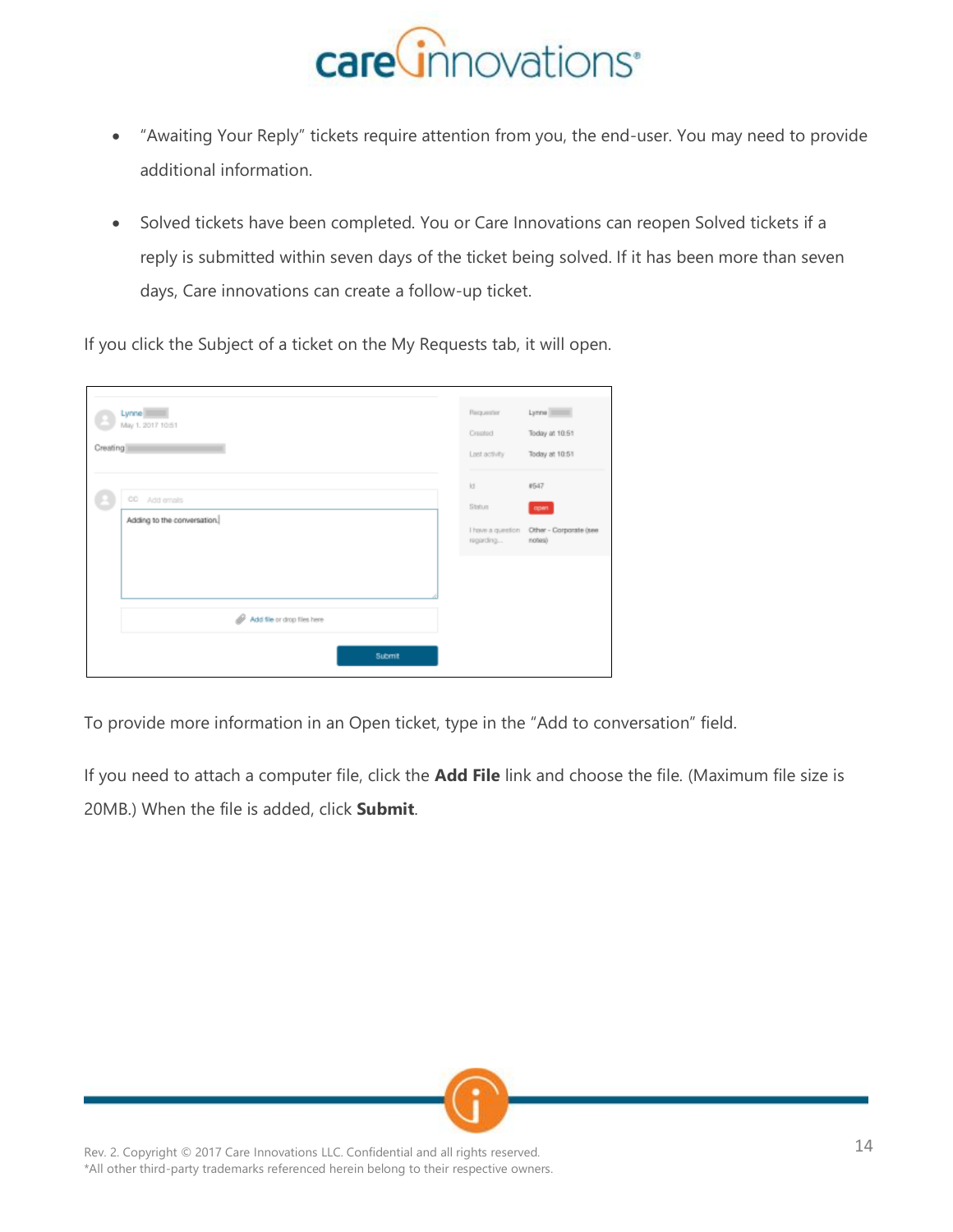

| DH has an offline appliance sensor. Ga                                                                                                                           |              |                      |
|------------------------------------------------------------------------------------------------------------------------------------------------------------------|--------------|----------------------|
| Keith.<br>March 23, 2017 18:29                                                                                                                                   | Flashutester | Keth [Council        |
|                                                                                                                                                                  | Created.     | March 23, 2017 16:29 |
| DH has an offine appliance sensor. Gateway                                                                                                                       | Last schuly  | April 03, 2017 15:01 |
| Keith                                                                                                                                                            | w            | etsa.                |
| March 27, 2017 11:28                                                                                                                                             | Solice       | <b>COST</b>          |
| This participant is diservalling from the study, and has disconnected their system. So, no call is needed.<br>will poordinate the collection/return of hardware. | Fistent ID   | 쫀                    |
|                                                                                                                                                                  | Gateway D    | 46050404             |
| This request is closed for comments. You can create a follow-up.                                                                                                 |              |                      |

If you access a Solved ticket and need to make a follow-up request, click the **create a follow-up** link.